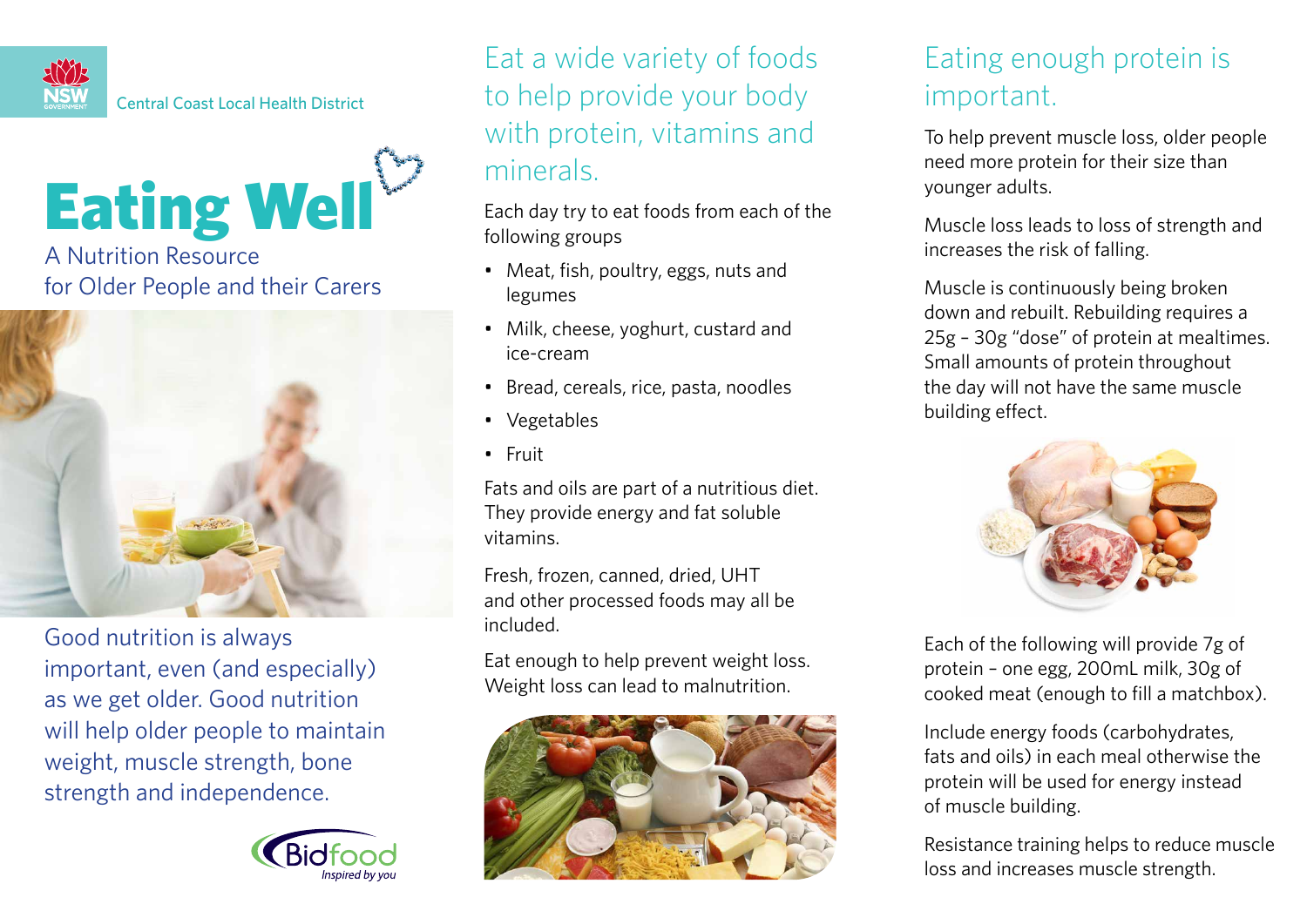#### Malnutrition Screening Tool (MST)

Eating poorly and losing weight will lead to malnutrition and loss of independence. Complete this malnutrition screening tool to see if you are at risk. Talk to your GP or dietitian if you are at high risk

| Have you lost weight recently without<br>trying?                |  |
|-----------------------------------------------------------------|--|
|                                                                 |  |
|                                                                 |  |
| If Yes, how much weight (kg) have you<br>lost?                  |  |
|                                                                 |  |
|                                                                 |  |
|                                                                 |  |
|                                                                 |  |
|                                                                 |  |
| Have you been eating poorly because of a<br>decreased appetite? |  |
|                                                                 |  |

Yes .......................................................................1 Total ............................... Low risk:  $MST = 0 - 1$ At risk:  $MST = 2 +$ 

© Elsevier. Used with permission

#### Are you on a special diet?

If you are on a diet for health reasons such as diabetes, cholesterol, blood pressure, talk to your doctor to see if the diet is still required or if it needs to be modified. This is especially important if you are underweight or losing weight.

Low fat diets are not appropriate for frail older people.



#### What if you are overweight?

It is better for older people to carry a little extra weight.

Unintentional weight loss of 3 – 5 kg  $(1/2 - 1)$  stone) over a six month period is a concern. Talk to your doctor, if this happens. Weight loss leads to poor health outcomes.

If you need or want to lose weight, talk to your doctor or a dietitian first.

# The Value of Dairy Foods

Try to have four serves a day. A serve is

- 1 cup of milk (250mL) fresh, UHT, made-up powdered milk
- Small tub yoghurt (200g)
- 2 slices of cheese (40g)
- 3 scoops ice cream

 These foods provide protein, energy and nutrients such as calcium. Having enough calcium is important to help reduce calcium loss from bones. Calcium loss from bones increases the risk of breaks and fractures (for both men and women). Calcium fortified soy milk is available for people unable to drink cow's milk.

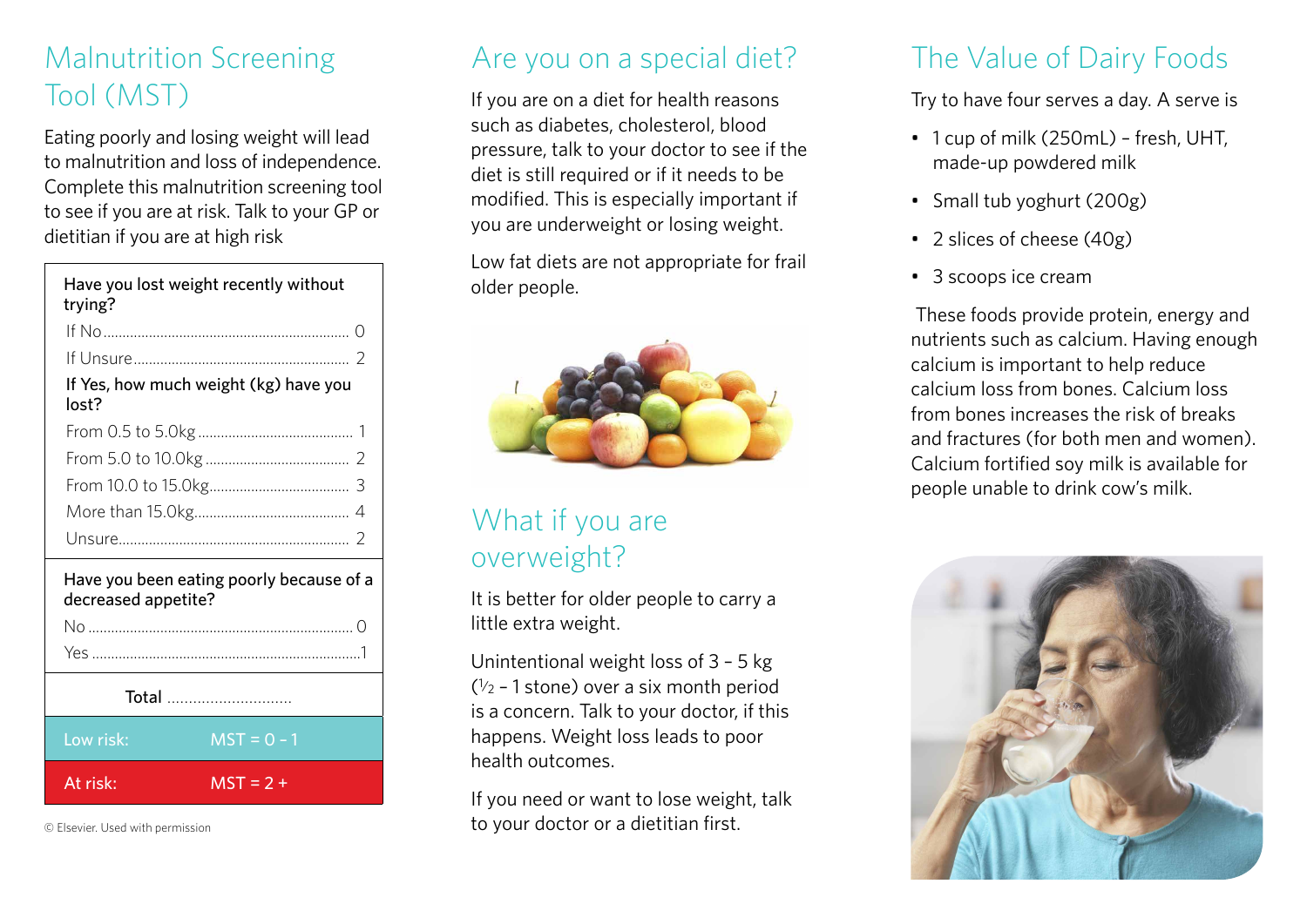## Vitamin D

Vitamin D helps absorption of calcium into bones and may have other health benefits. Direct sunlight on skin

is the main source. Try to get out in the sun for about 15 minutes a day (not at the hottest time).

Talk to your doctor if you think you may need calcium or vitamin D supplements.

#### Eat Three Meals a Day

To obtain the nutrients your body needs and to help prevent weight loss, try to eat three meals a day.

Each meal should include sufficient protein rich food.

For people with small appetites it may be advisable to eat the protein food first. Nourishing desserts and snacks provide extra nutrients and energy.

Any older person who is underweight and eating very little can rapidly lose weight and muscle. Sufficient protein and high energy foods need to be eaten at main meals and snacks throughout the day. Choose foods on the shopping list in this brochure.

#### Make sure you have enough fluid each day

Having enough fluid is important at any age. Aim for a total of 6 – 8 cups each day. Fluids include water, milk, fruit juice, cordial, soft drink, vegetable juice, coffee, tea, custard, jelly, soup and ice cream.

Have regular drinks in both summer and winter even if you don't feel thirsty.



# What about alcohol?

As people age their liver is less able to deal with alcohol

A small amount may stimulate the appetite

It is advisable to have no more than two standard drinks a day and one alcohol free day a week.

A standard drink is a middie of beer or a glass of wine or a nip of spirits

#### Teeth, mouth and swallowing problems

These problems make eating difficult and can lead to reduced food intake, increased risk of dehydration, lack of energy and malnutrition.

Causes include tooth ache, poorly fitting dentures, mouth ulcers, sore gums and lips, reduced saliva, stroke or Parkinson's disease and dementia.

Signs of swallowing problems include:

- Taking a long time to chew and swallow
- Choking or coughing when eating or drinking
- Wet gurgly voice after swallowing
- Drooling

Try to have regular dental checks and talk to a Speech Pathologist for advice if there is concern about chewing, swallowing or choking.